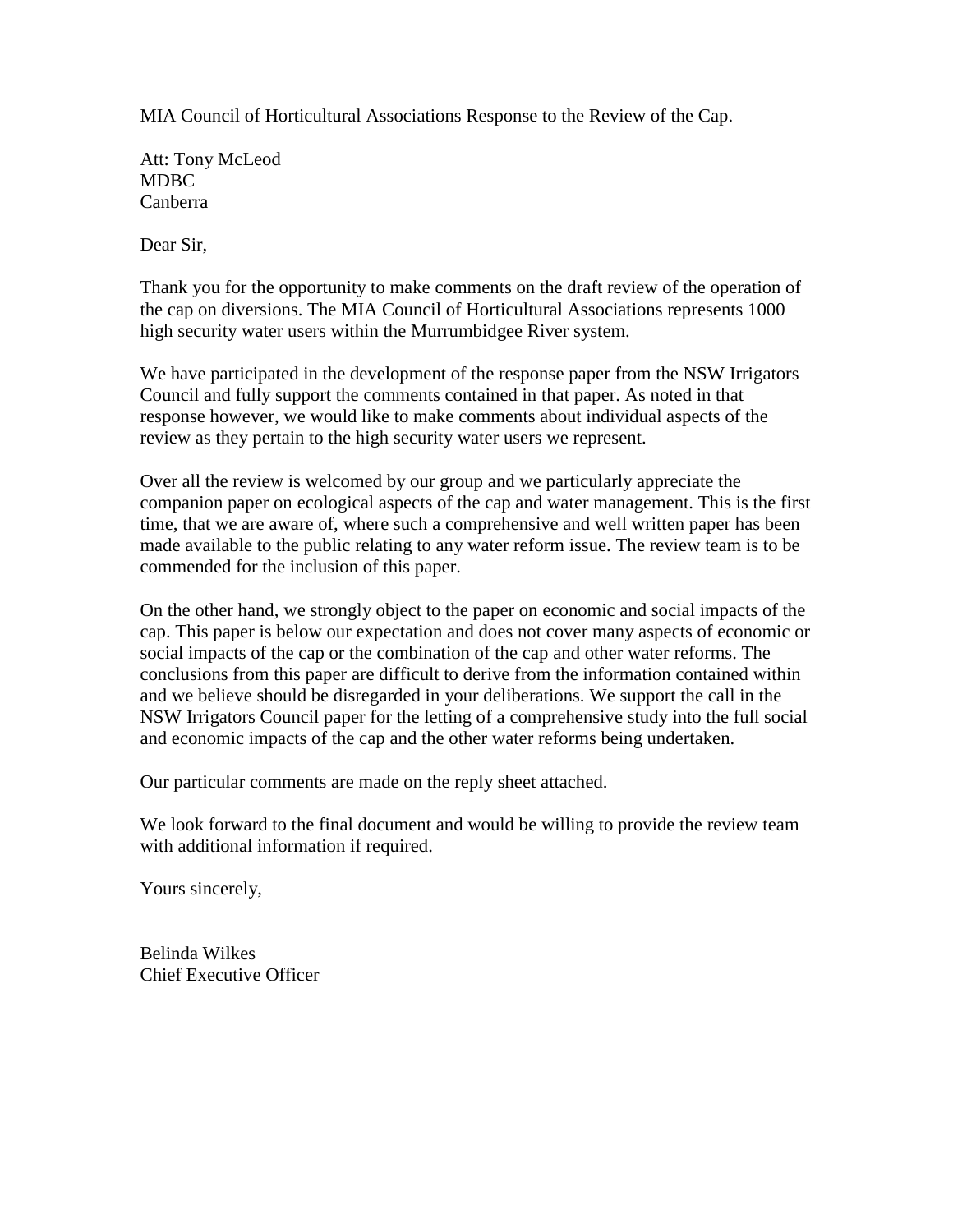|                                            | <b>Cap Project Board Position</b>                                                                                                                                                                                                                                                                                                                                                                                                                                                                                                                                                                                                                                                                                                                                                                                                                                                                         | <b>Comment</b>                                                                                                                                                                                                                                                                                                                                                                                                                                                                                                                                                                                                                                                                                                                                                                                                                                        |
|--------------------------------------------|-----------------------------------------------------------------------------------------------------------------------------------------------------------------------------------------------------------------------------------------------------------------------------------------------------------------------------------------------------------------------------------------------------------------------------------------------------------------------------------------------------------------------------------------------------------------------------------------------------------------------------------------------------------------------------------------------------------------------------------------------------------------------------------------------------------------------------------------------------------------------------------------------------------|-------------------------------------------------------------------------------------------------------------------------------------------------------------------------------------------------------------------------------------------------------------------------------------------------------------------------------------------------------------------------------------------------------------------------------------------------------------------------------------------------------------------------------------------------------------------------------------------------------------------------------------------------------------------------------------------------------------------------------------------------------------------------------------------------------------------------------------------------------|
|                                            | The Project Board has<br>concluded that the Cap has been<br>an essential first step in<br>providing for the environmental<br>sustainability of the river system<br>of the Basin. Without the Cap,<br>there would have been a<br>significantly increased risk that<br>the environmental degradation<br>of the river system of the<br>Murray-Darling Basin would<br>have been worse.                                                                                                                                                                                                                                                                                                                                                                                                                                                                                                                        |                                                                                                                                                                                                                                                                                                                                                                                                                                                                                                                                                                                                                                                                                                                                                                                                                                                       |
| <b>Ecological Sustainability of Rivers</b> | However, the Project Board has<br>concluded that there is no<br>certainty that the Cap on<br>diversions at its current level<br>represents a sustainable level of<br>$diversions - the level at which it$<br>is set being that which existed at<br>the time when it was decided to<br>introduce a Cap. Further, the<br>Project Board recommends that<br>as better information informs<br>our management of the Basin's<br>resources, the level at which the<br>Cap is set should continue to be<br>refined to reflect our increased<br>understanding. It is likely that<br>such refinements may lead to the<br>lowering of the level of the Cap<br>in some valleys. Indeed, some<br>jurisdictions have already<br>increased the environment's<br>share, via access restrictions in<br>addition to that required by the<br>Cap, as part of their longer-term<br>direction of improved water<br>management. | We remain concerned that in the Murrumbidgee<br>Valley at least, the current cap long term diversion<br>number does not accurately reflect the rules and<br>operating conditions existing in 1993/4.<br>It is our understanding that the IQQM development<br>will be able to better account for the original cap<br>requirements, but until we are able to establish this<br>with some confidence, we will remain skeptical of<br>the cap numbers.<br>It is our view that the current long term diversion<br>number should have included up to 100 GL in<br>available inter valley transfer which was not taken up<br>in the starting year due to wet conditions. If the<br>IQQM is not available for the coming irrigation<br>season, then the consideration should be given to<br>raising the Murrumbidgee long term diversion<br>number by 100 GL. |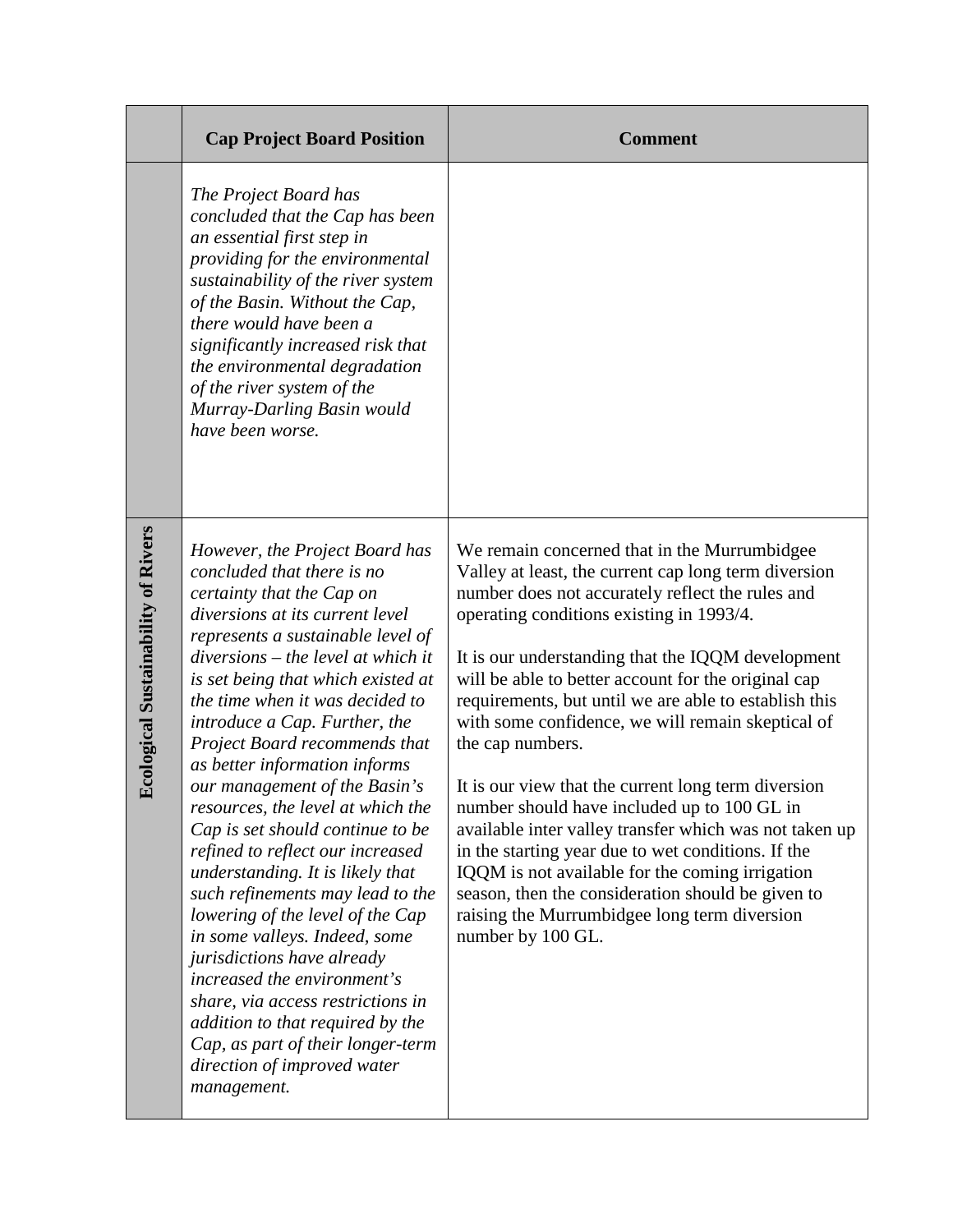| <b>Cap Project Board Position</b>                                                                                                                                                                                                    | <b>Comment</b>                                                                                                                                                                                                                                                                                                                                                                                                                                                                                                                                                                                                                                                                                                                                                                                                                                                                                                                                           |
|--------------------------------------------------------------------------------------------------------------------------------------------------------------------------------------------------------------------------------------|----------------------------------------------------------------------------------------------------------------------------------------------------------------------------------------------------------------------------------------------------------------------------------------------------------------------------------------------------------------------------------------------------------------------------------------------------------------------------------------------------------------------------------------------------------------------------------------------------------------------------------------------------------------------------------------------------------------------------------------------------------------------------------------------------------------------------------------------------------------------------------------------------------------------------------------------------------|
| The Project Board considers that<br>there is compelling evidence that<br>the Cap has already delivered<br>significant economic and social<br>benefits to the Basin community<br>and that the net benefit will<br>increase over time. | In our view the board opinion is misplaced. The<br>assumption that there have been economic benefits<br>is not based on any facts and is not supported in the<br>text of the document.<br>The assumptions contained in the Marsden Jacob<br>and Associates paper on Economic and Social<br>Impacts are based on the difference between full<br>development and the cap. While this may be a<br>correct assumption over the long term, the<br>introduction of a market in water dramatically<br>accelerated the full development scenario, which in<br>turn has caused economic hardship to many<br>individual producers who are struggling to cope<br>with the rate of change.<br>This is not to say however that industries and/ or<br>other individuals have not benefited. In fact those<br>with water licenses in excess of the current usage<br>have had a new source of income made available<br>due to the market in water. It must be recognised |
|                                                                                                                                                                                                                                      | however that the water market currently operates<br>on water previously regarded as "sleeper and<br>dozer" (including high security) and not on any<br>significant water savings. The market does though,<br>provide an incentive to water use efficiency.                                                                                                                                                                                                                                                                                                                                                                                                                                                                                                                                                                                                                                                                                               |
|                                                                                                                                                                                                                                      | The comments in both the Ecological Sustainability<br>of Rivers and the Economic and Social Impacts<br>reports suggesting that the cap has improved the<br>property right of water users is also misplaced. This<br>statement reflects the belief that if all licences were<br>exercised, there would be vastly less water<br>available to current users. Unfortunately, with the<br>advent of the water market all of the licenses are<br>active and so the cap has not in fact provided any<br>security that would not have occurred naturally.                                                                                                                                                                                                                                                                                                                                                                                                        |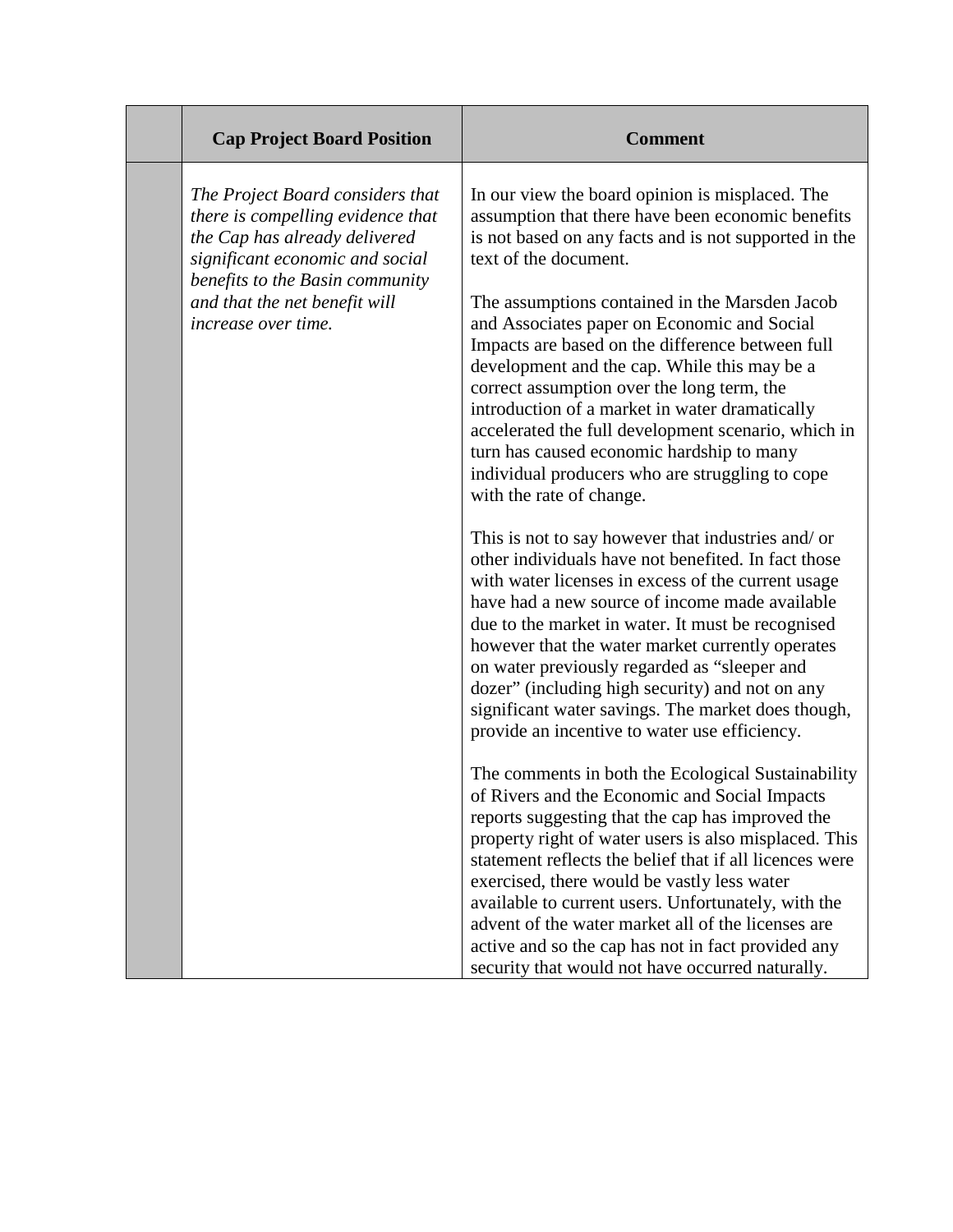| Impacts           | The results of research conducted<br>for the Review make it clear that,<br>in the absence of the Cap, the<br>erosion of security of supply for<br>irrigators and other users would<br>have been significant. These<br>analyses were performed on<br>several systems access the Basin<br>reflecting diverse agricultural<br>practices and climatic conditions. | The water market has enabled previously unused<br>portions of licenses to become active. This has<br>effectively eroded the access to water previously<br>enjoyed to other irrigators due to the socialisation<br>of under use by the DLWC in years gone by.<br>This means that the effect of full development is<br>being felt by irrigators, however this is then<br>exacerbated by the cap which limits the access to<br>water above this in some years<br>The report findings are simply that the present state<br>of access reflects full development and not the cap<br>security implied. |
|-------------------|---------------------------------------------------------------------------------------------------------------------------------------------------------------------------------------------------------------------------------------------------------------------------------------------------------------------------------------------------------------|-------------------------------------------------------------------------------------------------------------------------------------------------------------------------------------------------------------------------------------------------------------------------------------------------------------------------------------------------------------------------------------------------------------------------------------------------------------------------------------------------------------------------------------------------------------------------------------------------|
| Economic & Social | Through guaranteeing security of<br>water supply at the valley level,<br>the Project Board views the Cap<br>as having provided a more certain<br>climate for long-term investment<br>and development, particularly in<br>high value agriculture and value<br>adding processes, as well as<br>providing benefits to the<br>environment.                        | Once again, we are concerned about this attitude<br>displayed by the review board. The fact that<br>irrigators can now see where the bottom line is<br>(presently) in terms of the cap provides no<br>additional security. Suggestions are already being<br>made that the cap level will need to be lowered.<br>This combined with other water reforms such as the<br>market development, trade restrictions and<br>environmental flows continue to provide<br>uncertainty for investors in NSW. The investment<br>climate is in no way secure under the present<br>arrangements.               |
|                   | The Project Board considers that<br>the Cap has provided a mechanism<br>for restraining, in an orderly<br>fashion, growth in diversions while<br>enabling economic development to<br>proceed.                                                                                                                                                                 | The cap does provide a restraint on overall<br>diversions, however within that individual irrigators<br>are coming into conflict due to access to the cap<br>limit. Some growers are being severely<br>disadvantaged at the expense of others who are able<br>to activate the water first. These equity issues were<br>not considered by the Ministerial Council and they<br>must be considered in this context, not fobbed off<br>to each state to address.                                                                                                                                    |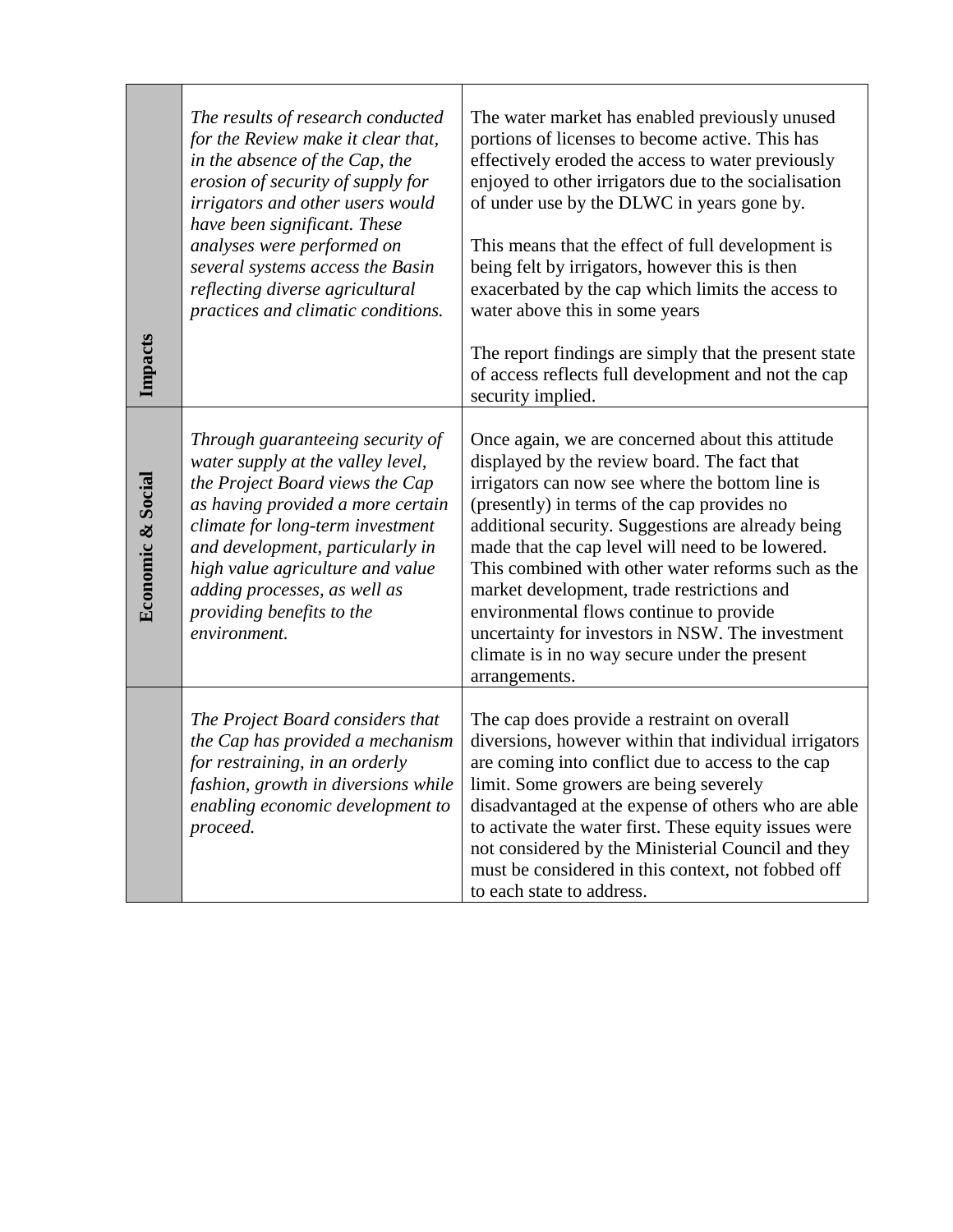| The Project Board recognises that<br>this strong positive conclusion will<br>not be the perception of every<br>stakeholder in the Basin.<br>However, the Project Board<br>concludes that the overall benefit<br>of the Cap, especially from<br>ensuring security of supply at a<br>valley level and providing an<br>environment within which water<br>trading and related reforms could<br>be developed, has been a positive<br>one. | In our view the project board is misconceived. The<br>comments on the left seems to give the board an<br>"out" so that they can dismiss any comments made<br>to the contrary. The board would be wise to take<br>notice of the other issues raised by various groups,<br>or face continuing community resentment of the<br>reforms. It is important that reforms bring people<br>along, not just be imposed at great individual costs. |
|--------------------------------------------------------------------------------------------------------------------------------------------------------------------------------------------------------------------------------------------------------------------------------------------------------------------------------------------------------------------------------------------------------------------------------------|----------------------------------------------------------------------------------------------------------------------------------------------------------------------------------------------------------------------------------------------------------------------------------------------------------------------------------------------------------------------------------------------------------------------------------------|
|                                                                                                                                                                                                                                                                                                                                                                                                                                      |                                                                                                                                                                                                                                                                                                                                                                                                                                        |

| <b>Cap Project Board Position</b>                                                                                                                                                                                                                                                                                                                                                                                                                                                                                                                                     | <b>Comment</b>                                                                                                                                                                                                                                                                                                                                                                                                                                                                                                                                                                                                                                                                                                                                                                                                                                                                                                     |
|-----------------------------------------------------------------------------------------------------------------------------------------------------------------------------------------------------------------------------------------------------------------------------------------------------------------------------------------------------------------------------------------------------------------------------------------------------------------------------------------------------------------------------------------------------------------------|--------------------------------------------------------------------------------------------------------------------------------------------------------------------------------------------------------------------------------------------------------------------------------------------------------------------------------------------------------------------------------------------------------------------------------------------------------------------------------------------------------------------------------------------------------------------------------------------------------------------------------------------------------------------------------------------------------------------------------------------------------------------------------------------------------------------------------------------------------------------------------------------------------------------|
| The Project Board identified several<br>equity issues (notability Cap<br>arrangement for Queensland and the<br>ACT) of longstanding duration that<br>require urgent resolution. In addition<br>there are several more recently<br>identified equity issues (floodplain and<br>overland flows and diversions, farm<br>dams and tree plantations) also<br>requiring attention. The effective<br>management of these issues will<br>necessitate a total catchment<br>management approach to water<br>management that embraces both<br>surface and groundwater resources. | The Ministerial Council must take a leading<br>role in ensuring that all of the equity issues<br>raised in the review are considered and dealt<br>with in a satisfactory manner. It is not good<br>enough to fob issues off as "outside the<br>jurisdiction" of the MDBC of the Ministerial<br>Council.<br>The Council agreed to the cap on behalf of all<br>of the relevant states, and by implication (in our<br>view) also agreed to address the issues arising<br>in all jurisdictions from this decision.<br>The Murrumbidgee equity issue raised in our<br>earlier submission is that the rules applying to<br>the 1993/4 year (and before and after) were not<br>fully taken into account in the cap numbers. In<br>particular 100 GL of inter valley trade is not<br>included, which means that the Murrumbidgee<br>cap is too low and explains why the valley often<br>runs at or near annual cap levels. |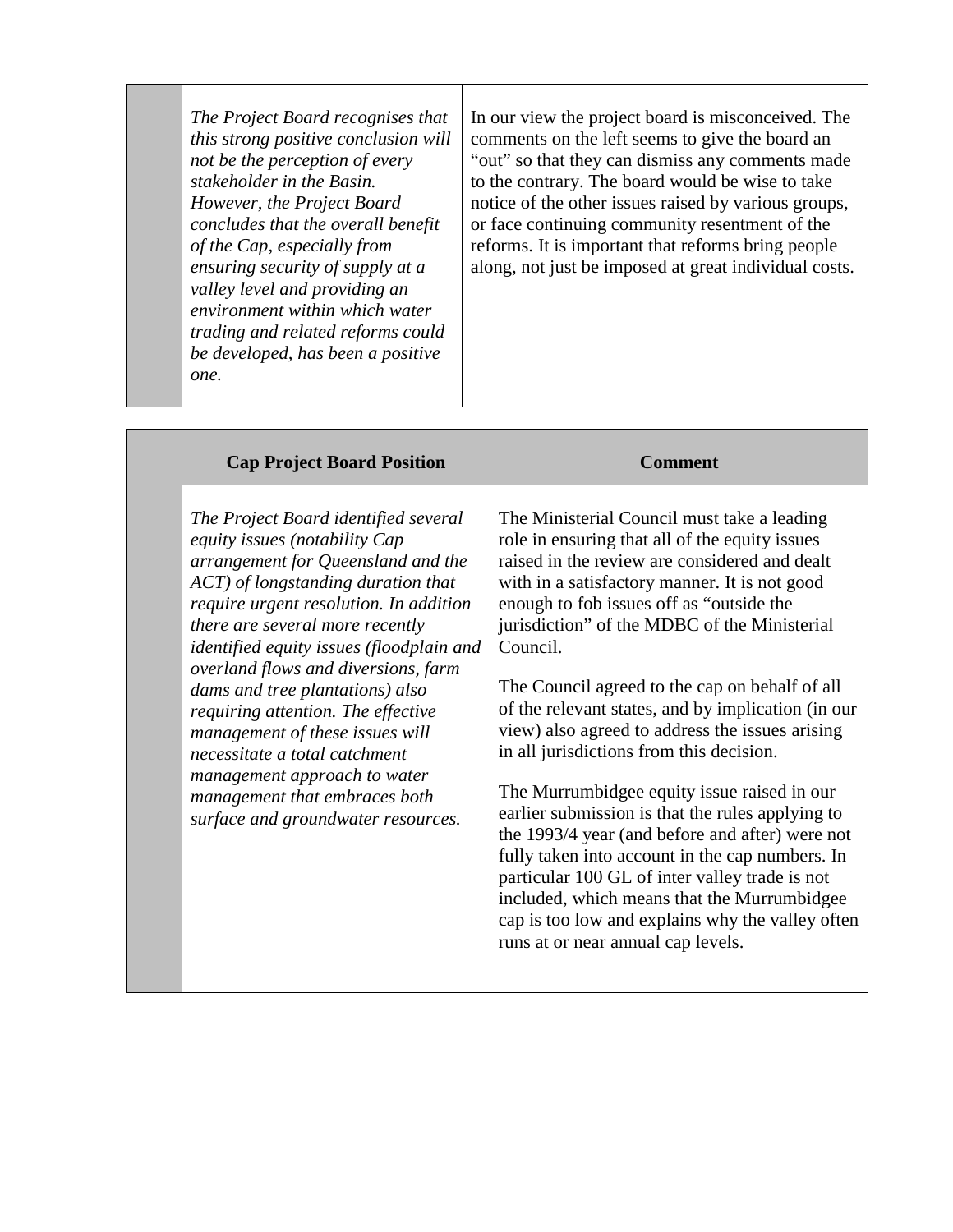| Equity | The Project Board focused on equity<br>issues arising from the implementation<br>of the Cap between river valleys<br>within States. In several cases, the<br>submission received by the Review of<br>the Operation of the Cap raised equity                                                                      | See comments above.<br>The NSW Irrigators Council have a long<br>standing policy that entitlement takes precedent<br>over history of use.                                                                                                                                                            |
|--------|------------------------------------------------------------------------------------------------------------------------------------------------------------------------------------------------------------------------------------------------------------------------------------------------------------------|------------------------------------------------------------------------------------------------------------------------------------------------------------------------------------------------------------------------------------------------------------------------------------------------------|
|        | issues that are about the details of<br>implementation within valleys, which<br>are outside the jurisdiction of the<br>Murray-Darling Basin Commission<br>and Ministerial Council processes.<br>The vast majority of such issues<br>related to the recognition of licensed<br>entitlement verses history of use, | Under full development, all licenses will be<br>activated. The water market is providing a<br>surrogate for full development, however the<br>speed of the change is causing hardship to<br>individual irrigators, combined with other<br>changes such as the introduction of<br>environmental flows. |
|        | specifically in New South Wales (the<br>'sleeper/dozer' issue). Such issues<br>need to be dealt with by the particular<br>jurisdiction concerned. In order that<br>all submissions receive appropriate<br>attention, these submissions and that                                                                  | A structural adjustment package must be<br>developed to assist those individuals who have<br>had a previous reliance on high water use, to<br>allow them to adjust to the speed of the<br>changes.                                                                                                   |
|        | of the CAC have been referred to the<br>appropriate Government for<br>consideration and reply.                                                                                                                                                                                                                   | It is the duty of the Ministerial Council to take<br>responsibility at that same level for the<br>unintended consequences of their decisions.                                                                                                                                                        |

| <b>Cap Project Board Position</b>                                                                                                                                                                                                                                                                                                            | Comment                                                                                                                                                                                                                                    |
|----------------------------------------------------------------------------------------------------------------------------------------------------------------------------------------------------------------------------------------------------------------------------------------------------------------------------------------------|--------------------------------------------------------------------------------------------------------------------------------------------------------------------------------------------------------------------------------------------|
| The work of the Independent Audit<br>$Group (IAG)$ on the ongoing<br>implementation of the Cap and<br>compliance of actual diversions<br>with Cap target diversions has<br>provided a clear direction for the<br>finalisation of the implementation<br>phase of the Cap. The Project<br>Board generally supports the IAG<br>recommendations. | We agree, however we would like to see a<br>broadening of the role of the IAG to include audits<br>to ensure that the cap reflects all of the conditions<br>for establishment of the cap stated in the Setting<br><i>the Cap</i> document. |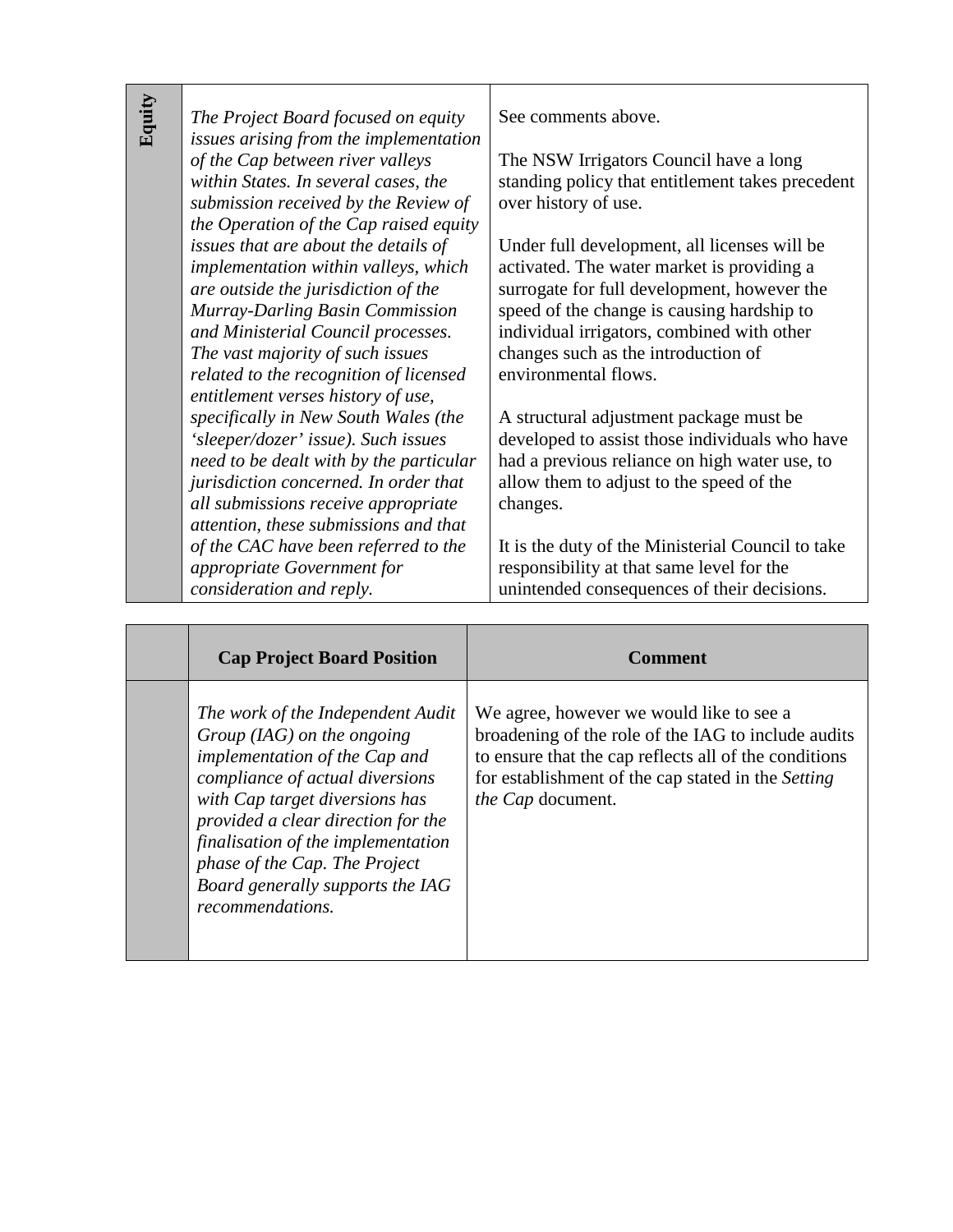| <b>And Compliance</b><br>Implementation | tools (computer simulation models<br>used to determine Cap target<br>diversions) have not yet been<br>developed and the Project Board<br>recommends that a high priority<br>be given to the finalisation of these<br>models.<br>The Review has found that<br>Victoria and South Australia have<br>complied with the Cap, while<br>Queensland and ACT are yet to<br>complete the establishment of their | We reiterate our comments that the long term<br>diversion number for the Murrumbidgee system<br>does not fully reflect the operating rules and<br>conditions for the 1993/4 year. The Murrumbidgee<br>cap should be lifted by 100 GL to reflect the |
|-----------------------------------------|--------------------------------------------------------------------------------------------------------------------------------------------------------------------------------------------------------------------------------------------------------------------------------------------------------------------------------------------------------------------------------------------------------|-----------------------------------------------------------------------------------------------------------------------------------------------------------------------------------------------------------------------------------------------------|
|                                         | respective Caps. Nevertheless, it is<br>apparent that in Queensland there<br>has been significant growth in<br>storage, which will impact on the<br>water available for alternative<br>consumptive and environmental<br>uses. In New South Wales, the Cap<br>has been breached in the Barwon-<br>Darling system, with other valleys                                                                    | transfer rules in that year.                                                                                                                                                                                                                        |
|                                         | being within Cap limits.                                                                                                                                                                                                                                                                                                                                                                               |                                                                                                                                                                                                                                                     |
|                                         | <b>Cap Project Board Position</b>                                                                                                                                                                                                                                                                                                                                                                      | <b>Comment</b>                                                                                                                                                                                                                                      |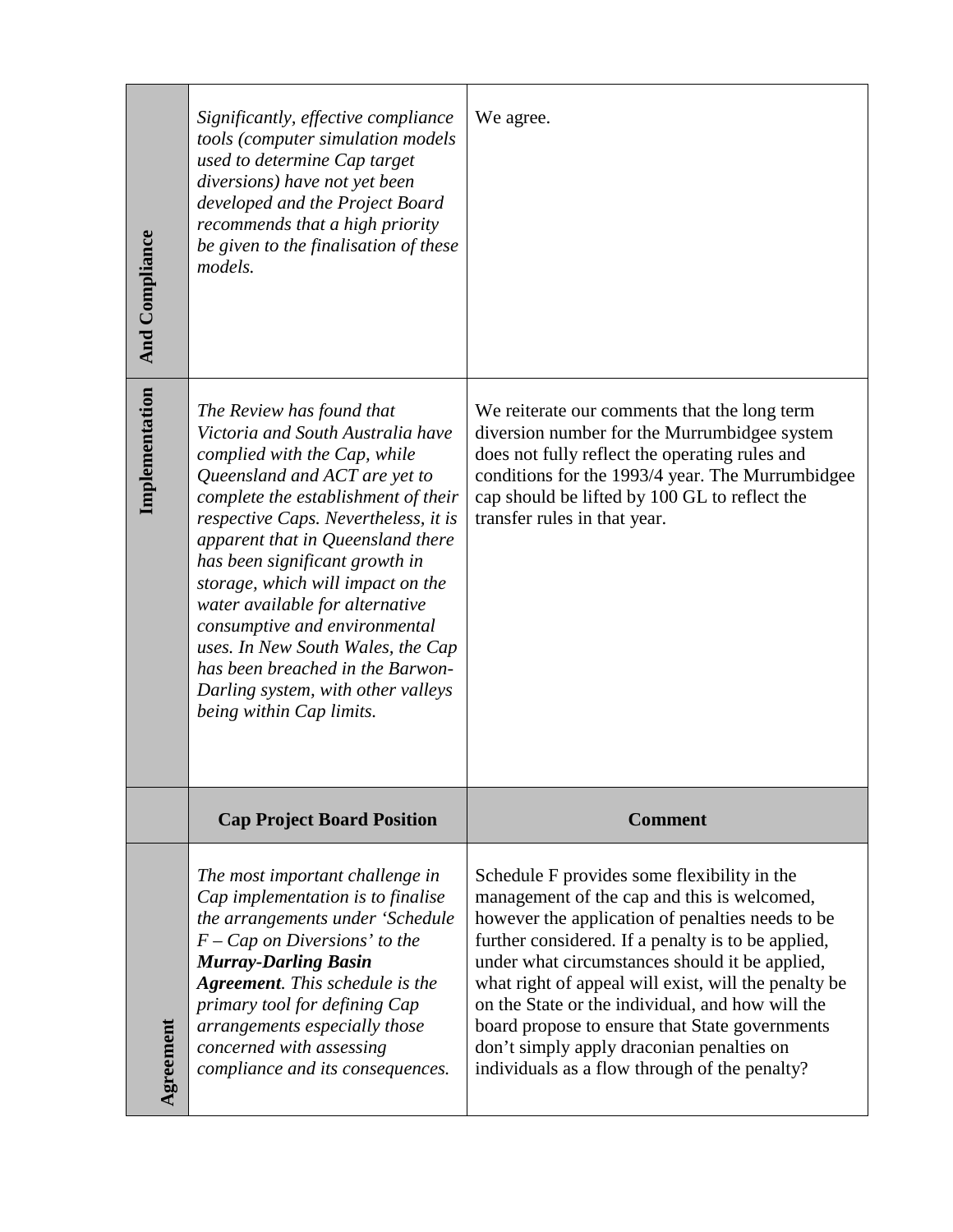| Murray-Darling Basin | With the intent of improving the<br>operation of the Cap through the<br>development of fair and<br>meaningful compliance<br>arrangements, the Project Board<br>invites comments on the following<br>modifications to Schedule F which<br>have been recommended by the<br>IAG: |                                                                                                                                                                                                                                                                                                                                                                                                                                                                                                  |
|----------------------|-------------------------------------------------------------------------------------------------------------------------------------------------------------------------------------------------------------------------------------------------------------------------------|--------------------------------------------------------------------------------------------------------------------------------------------------------------------------------------------------------------------------------------------------------------------------------------------------------------------------------------------------------------------------------------------------------------------------------------------------------------------------------------------------|
| $\Gamma$ o the       | Removal of references to<br>end-of-valley flows as a<br>method for Cap<br>compliance.                                                                                                                                                                                         |                                                                                                                                                                                                                                                                                                                                                                                                                                                                                                  |
| Schedule ${\bf F}$   | Arrangements for remedial<br>actions in the case of Cap<br>exceedence. The<br>recommendation of the<br>IAG is that States be<br>required "to ensure that<br>cumulative diversion are<br>brought back into balance<br>with the cap".                                           | The cumulative nature of schedule F allows for a<br>"rolling cap" management protocol. We support<br>this move, but recognition must be given, that with<br>a rolling or moving average, the intra year final<br>diversions may exceed the long term diversion for<br>a number of years before a correction is seen and<br>vice versa.<br>Each State or valley, must be allowed to manage<br>the cap without penalty while establishing the<br>rolling average. See comments on penalties above. |
|                      | Re-setting the<br>commencement date for<br>accounting for the<br>diversions under the Cap<br>to start with the 2000/01<br>water year                                                                                                                                          | The cap should be reviewed against the full 1993/4<br>rules for each valley and if there is discrepancy,<br>then reset.                                                                                                                                                                                                                                                                                                                                                                          |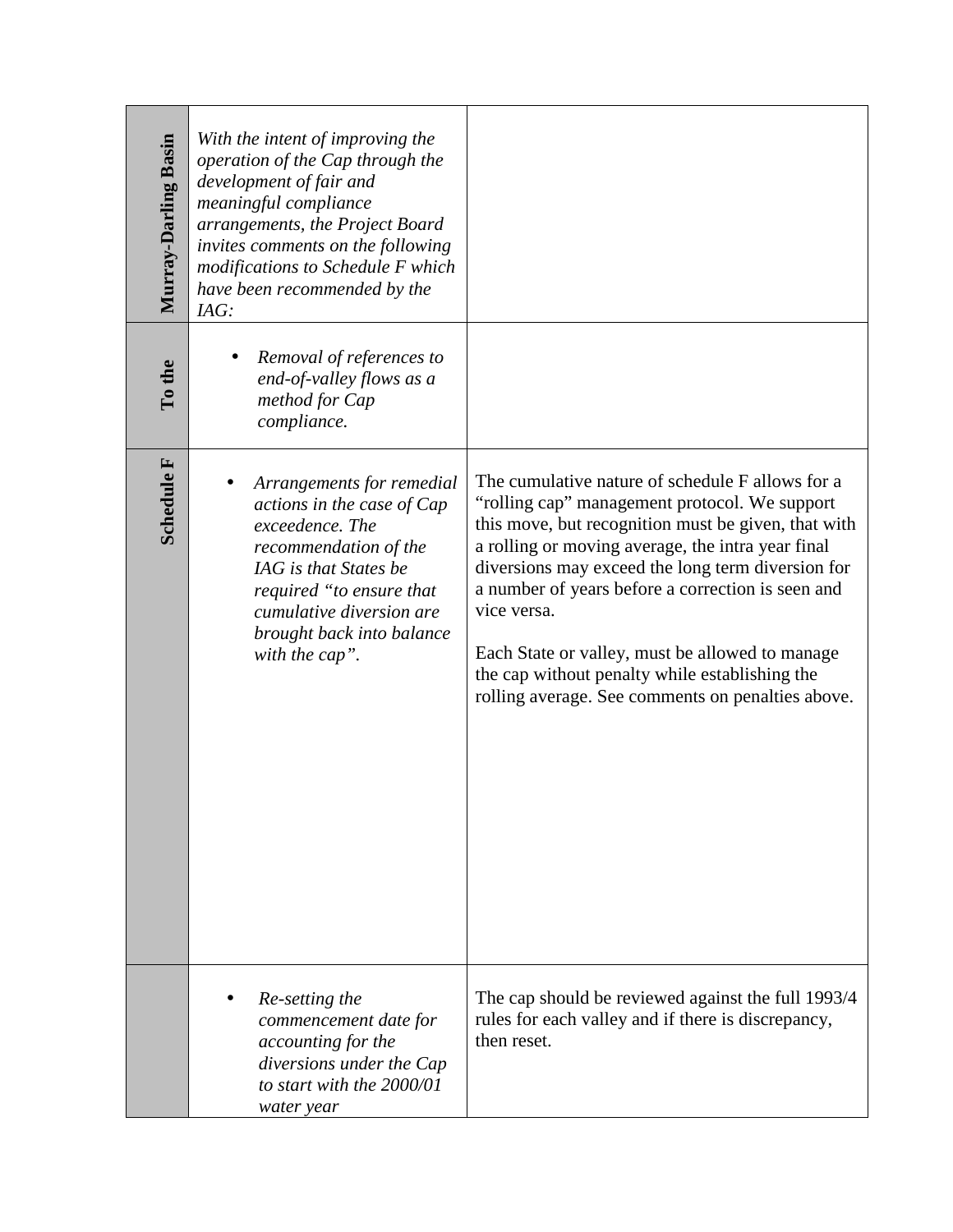|                                 | <b>Cap Project Board Position</b>                                                                                                                                                                                                                                                                                                                                                                                                                                                                                                                                                                                                                                                  | <b>Comment</b>                                                                                                                                                                                                                                                                                                                                                                                                                                                                                                                                                                                                                                                                                                                                                                                                                                                                                                      |
|---------------------------------|------------------------------------------------------------------------------------------------------------------------------------------------------------------------------------------------------------------------------------------------------------------------------------------------------------------------------------------------------------------------------------------------------------------------------------------------------------------------------------------------------------------------------------------------------------------------------------------------------------------------------------------------------------------------------------|---------------------------------------------------------------------------------------------------------------------------------------------------------------------------------------------------------------------------------------------------------------------------------------------------------------------------------------------------------------------------------------------------------------------------------------------------------------------------------------------------------------------------------------------------------------------------------------------------------------------------------------------------------------------------------------------------------------------------------------------------------------------------------------------------------------------------------------------------------------------------------------------------------------------|
| <b>Sustainable Rivers Audit</b> | With the implementation of the<br>Cap nearing completion in most<br>jurisdictions, there is now the<br>opportunity to take the 'next<br>step' and to consider the<br>environmental outcomes of the<br>Cap from a whole Basin<br>prospective. The Project Board<br>supports the introduction of a<br>regular Sustainable Rivers<br>Audit, which would cast the Cap<br>as an input to Basin health,<br>rather than an outcome in itself.<br>Whereas the Cap is seen as the<br>first step towards achieving the<br>longer-term objective of the<br><b>Initiative</b> , a Sustainable Rivers<br>Audit can be viewed as the next<br>step in the process of achieving<br>this objective. | As acknowledged in the review draft report, the cap<br>does not have environmental outcomes as a principle.<br>The other water reforms of trade and environmental<br>flows considerably complicate the assessment of any<br>one initiative in environmental management.<br>We support the concept of a Sustainable Rivers Audit<br>and a similar suggestions has been put forward in the<br>NSW Irrigators Council submission to the NSW<br>Government White Paper, A proposal for updated<br>and consolidated water management legislation for<br>NSW. This submission put forward the proposal that<br>each valley have a five year state of the river type<br>report which can objectively measure progress or<br>otherwise in environmental management and health<br>of our river systems. A five year time frame is seen<br>as necessary as the minimum time for changes to<br>river health to become evident. |